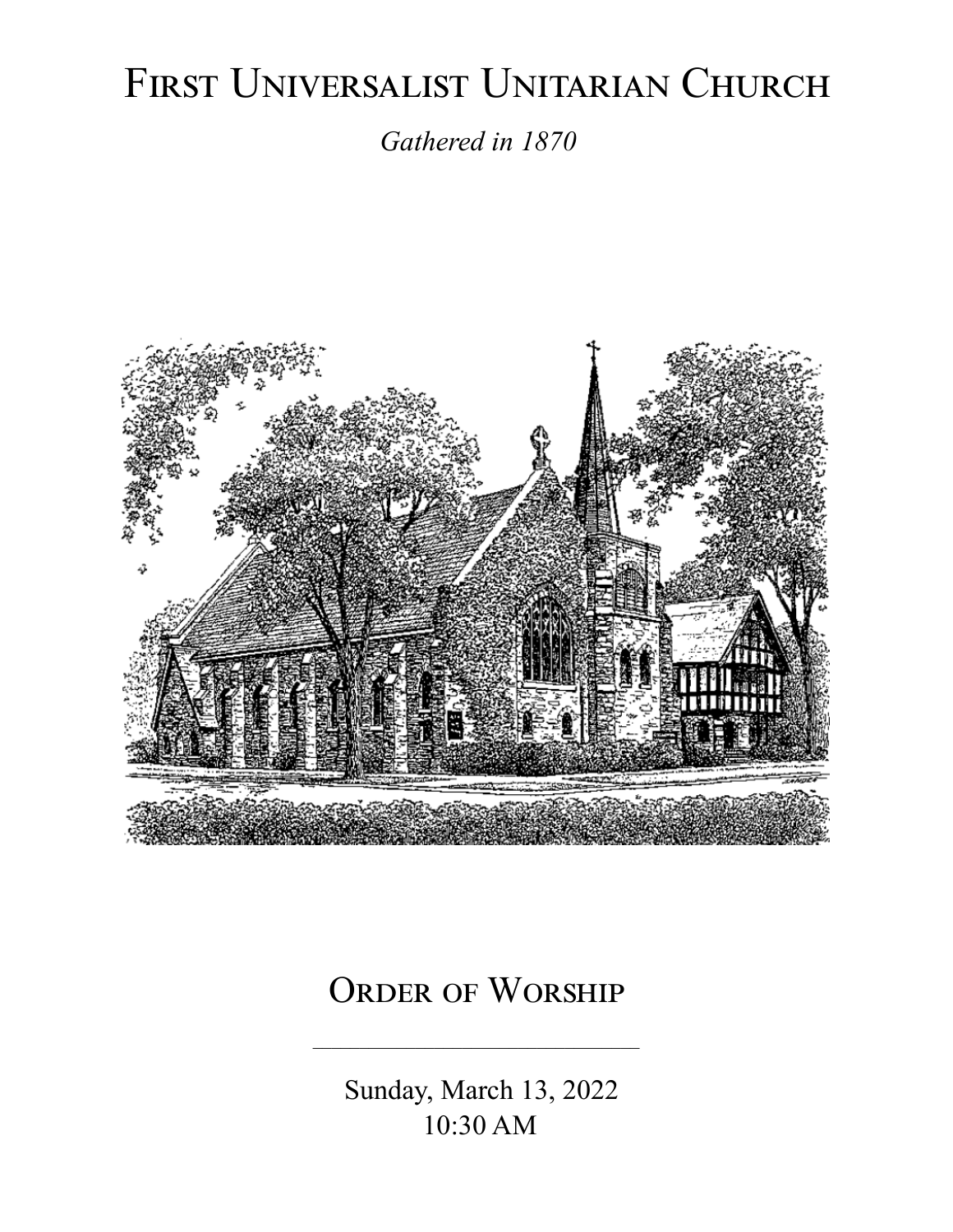# Order of Worship

#### **BELLCHIME**

#### **PRELUDE**

"Peaceful Medley" *trad. arr. by Philip Keveren*

#### WELCOME AND ANNOUNCEMENTS

#### Lighting of the Chalice

**We light this chalice for the light of truth, the warmth of love, and the fire of commitment. We light this symbol of our faith as we gather together.**

\*Opening Hymn No. 163

"For the Earth Forever Turning"

\*Affirmation

**Love is the doctrine of this church: The quest of truth is its sacrament, And service is its prayer. To dwell together in peace, To seek knowledge in freedom, To serve human need, To the end that all souls shall grow into harmony with the Divine— Thus do we covenant with each other.**

\*Doxology

**From all that dwell below the skies Let songs of hope and faith arise; Let peace, good will on earth be sung Through every land, by every tongue.**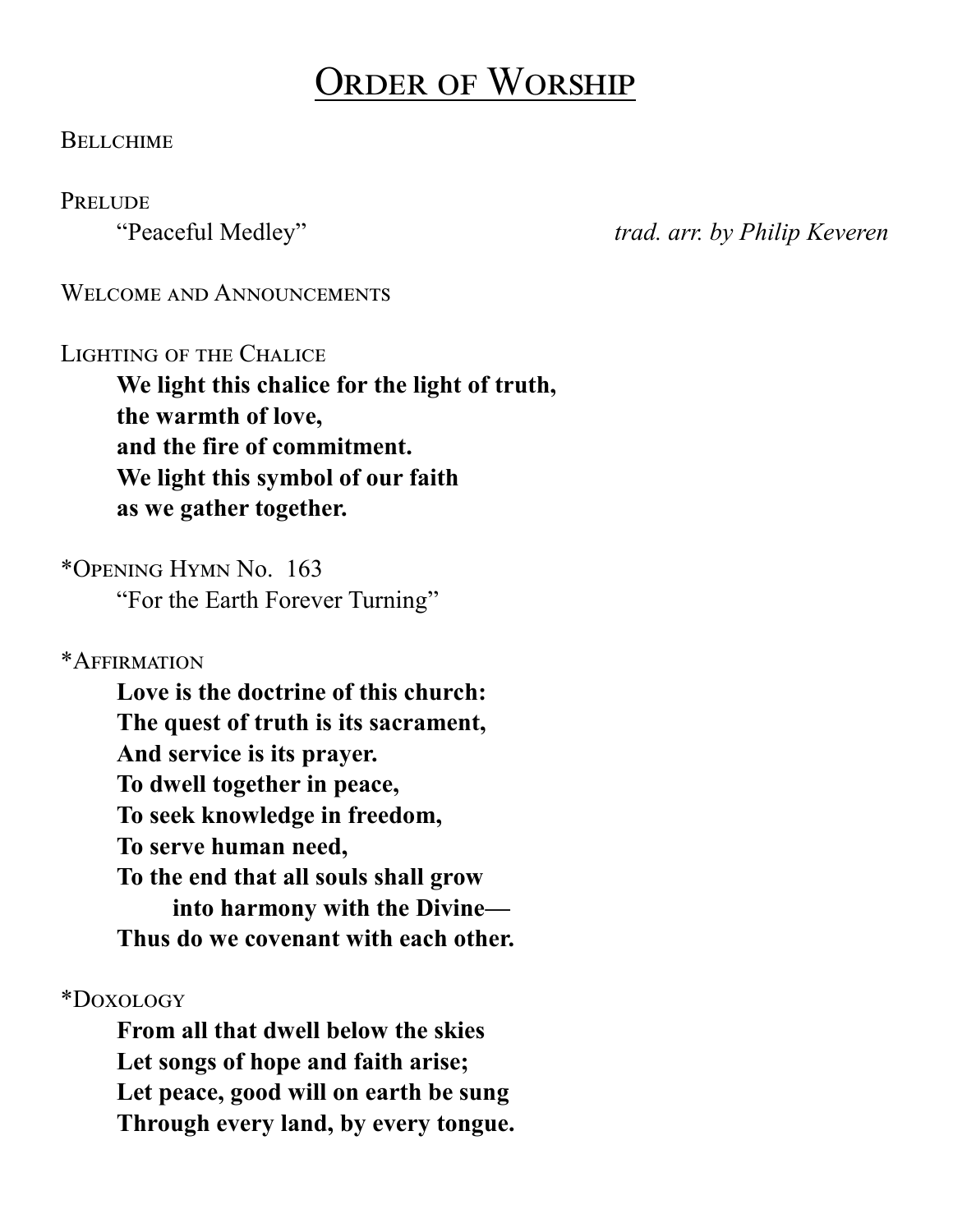#### Story for All Ages

Children's Song *Juliana Nord*

**May peace surround you, May love surround you, As you go, as you go, As you go on your way.** (Repeat)

**OFFERTORY** 

"Down by the Salley Gardens"

*trad. Irish folksong, arr. by Philip Keveren* 

PRAYER AND SILENT MEDITATION

Prayer Hymn No. 168 *(sung by the congregation, seated)* "One More Step

**READING** 

Music Meditation "Gnoissienne #3" *Erik Satie*

**SERMON** 

Throwback Sermon: "What is This Church?"

Closing Hymn No. 162 "Gonna Lay Down My Sword and Shield"

**BENEDICTION** 

**POSTLUDE** 

"A Celtic Romp" *Thomas Keesecker*